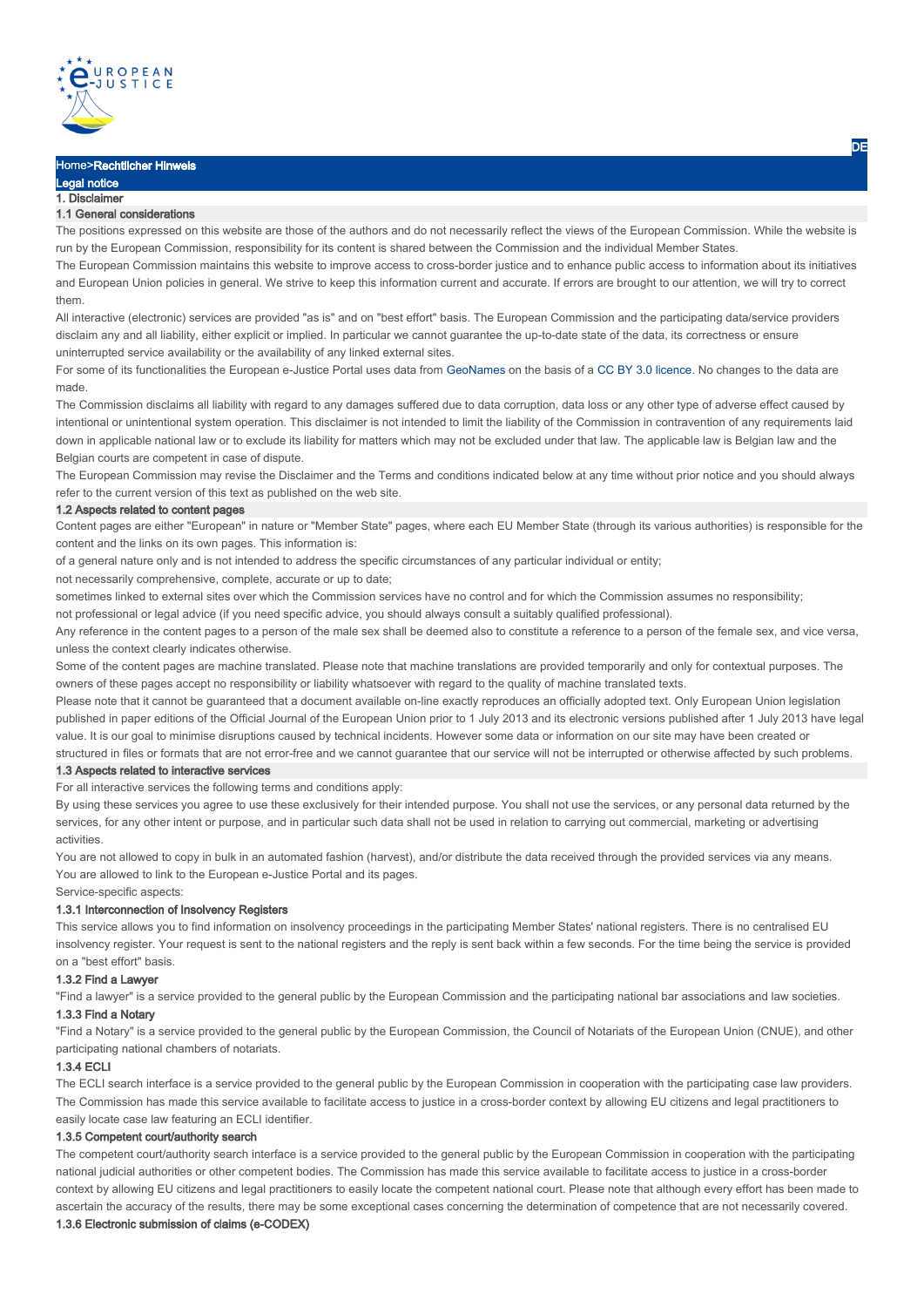The electronic submission of your claim using e-CODEX technology (European Order for Payment, European Small claims) is provided through the interconnection of a large number of IT systems operated both by the European Commission and by the national administrations. Your claim may exceptionally fail to reach the designated court. Proof of transmission (or of transmission failure) will be provided to you to the extent possible, but please be advised that in some Member States this proof is limited to delivery of your claim to the central national IT system established for this purpose. It will not always be possible to produce proof of delivery to the intended court.

All notifications concerning proof of transmission or receipt of court replies will be sent to the email address associated with the European Commission's user authentication service (EU Login) account that you logged in with.

The European Commission cannot be held liable for failure of delivery of your claim or for failure of producing evidence of its transmission (or of its transmission failure). Equally, the Commission cannot be held liable for failure of delivering communication related to your claim from the court back to you or notifying you of receipt of such communication.

Unless you request its deletion, your communication with and from the court will - except for circumstances of force majeure - remain available for your consultation in the European e-Justice Portal for a period of a least one year. You are advised to save your own copy of all communication you wish to access beyond this period. The European Commission cannot be held liable for any damages you may suffer due to the temporary or permanent unavailability of the communication between you and the court or for failing to notify you in advance of this communication being deleted.

# 1.3.7 Electronic signature

Claims submitted electronically (e-CODEX) have to be signed electronically before they can be sent via the European e-Justice Portal. The Portal provides a tool to assist you in this process, but does not impose the use of this tool: you have the possibility to sign your claim electronically using your own means and upload it to the Portal. The European Commission cannot be held liable for any damages you may suffer following a refusal, by the court or any other party, of an electronic signature created with the tool provided by the European e-Justice Portal.

#### 1.3.8 Find a company/ Interconnection of business registers

This service allows you to look for and get information about companies registered in business registers in the EU, Iceland, Liechtenstein or Norway. It is part of the Business Registers Interconnection System (BRIS), set up in line with EU law. The system connects the national business registers which make available the company information.

# 1.3.9 European Training Platform (ETP)

This service is a search tool. The ETP allows justice professionals (judges, prosecutors, court staff, lawyers, notaries, bailiffs, court experts, court translators and interpreters, prison staff, probation officers...) to find information about training courses on EU law and training material for self-learning on EU law. Training providers for justice professionals inform potential trainees about the training activities they organise on EU law in the European Union in different languages. The European Commission contributes to the platform with ready-to-use training materials or handbooks produced notably thanks to EU financial support.

Appropriate content of the ETP consists in descriptions of training activities and training material. Users of the ETP are responsible for taking precautions as necessary to protect themselves and their computer systems from viruses, worms, trojan horses, and other harmful or destructive content. The European Commission disclaims any responsibility for any harm resulting from the use by users of the service or from any downloading by those persons of content there available.

The European Commission does not have any control over those non-ETP websites and webpages and is not responsible for their contents or their use. By linking to a non-ETP website or webpage, the European Commission does not represent or imply that it endorses such website or webpage. The European Commission disclaims any responsibility for any harm resulting from the use of non-ETP websites and webpages.

Registration to take part in courses is handled by the training providers themselves as per the internet links indicated in the course description. The European Commission cannot be held liable for the cancellation of training activities and material, for their content, accuracy, legality and perceived quality. As the European Commission asks others to respect its intellectual property rights, it respects the intellectual property rights of others. If a user believes that material located on or linked to by a survey violates copyright, the user is encouraged to notify the European Commission. The European Commission will respond to all such notices, including as required or appropriate by removing the infringing material or disabling all links to the infringing material. The

European Commission will terminate a user's access to and use of the application if, under appropriate circumstances, the user is determined to be a repeat infringer of the copyrights or other intellectual property rights of the European Commission or others.

Neither the European Commission nor its suppliers and licensors make any warranty that the ETP will be error free or that access thereto will be continuous or uninterrupted.

# 2. Copyright notice

# © European Union (2021)

The re-use of documents held by the Commission or on its behalf by the Office for Official Publications of the European Communities (Publications office) is subject to the conditions determined by Commission Decision of 12 December 2011 (2011/833/EU, Euratom) on the re-use of Commission information. The re-use of documents is free of charge.

Reproduction is authorised, provided the source is acknowledged, save where otherwise stated. Where prior permission must be obtained for the reproduction or use of textual and multimedia information (sound, images, software, etc.), such permission shall cancel the above-mentioned general permission and shall clearly indicate any restrictions on use.

# © Kingdom of Belgium (2021)

Conditions for re-use (Creative Commons-0 licence)

Unless otherwise stated, the information on this website is free of rights and may be used for private, association, scientific and commercial purposes. The federal government does, however, recommend stating the source and date of the information that is reused.

Where prior authorisation is required, or where specific conditions are necessary, re-use restrictions are explicitly mentioned. The re-use of multimedia content (photographs, images, sound, videos, etc.), including the content contained in downloadable documents (brochures, etc.), is always subject to prior approval.

The federal government makes every effort to ensure that this website is correct and up to date. Should an error be detected, it undertakes to make the necessary corrections as soon as possible.

More information on access to and re-use of government information can be found at http://data.gov.be/nl/wettelijk-kader (French and Dutch).

# © Republic of Bulgaria (2021)

Information provided by the government of the Republic of Bulgaria is public. The information that is published on the Bulgarian pages of the European e-Justice Portal is freely available and may be downloaded/reproduced/translated/adapted in all editions, forms and media for non-commercial purposes with the exception of materials in which explicit copyright protection clause is envisaged or for which prior consent of the copyright holder is needed.

© Czech Republic (2021)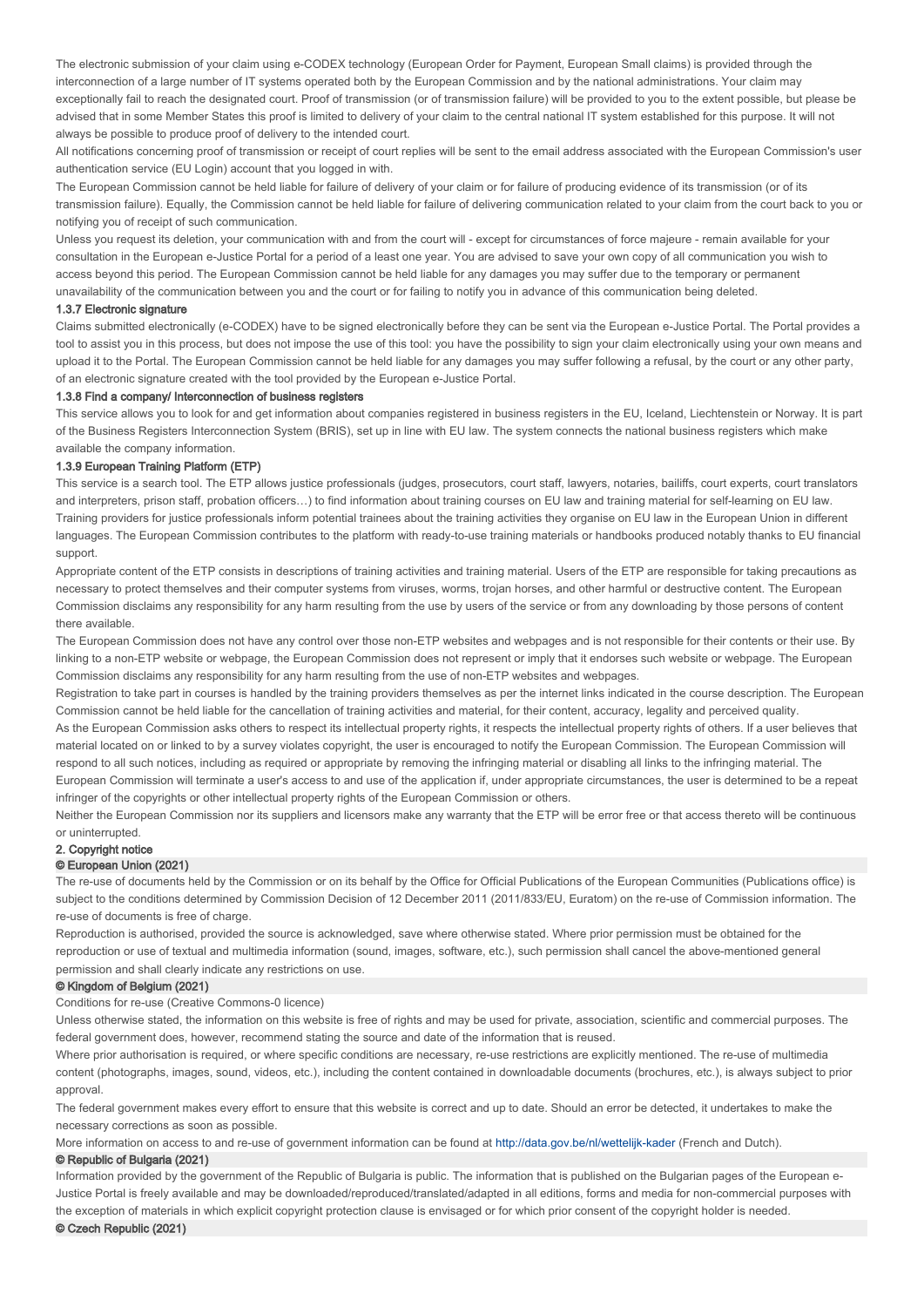The use of documents published on this website that are held by the Czech Republic or by third parties on behalf of the Czech Republic is subject to national copyright rules, unless otherwise indicated. Except where otherwise specified, under Section 31 of the Copyright Act (Act No 121/2000) reproduction of content from Czech websites is authorised provided the source is cited and the purpose is non-commercial. Except where the Copyright Act provides otherwise, works may be freely used without permission, provided the use is for a personal need of a natural person that is not for the purpose of obtaining direct or indirect economic or commercial benefit.

Where Czech law requires prior permission for the reproduction or use of textual and multimedia information, that permission overrides the abovementioned general permission and indicates any restrictions on use.

It should be noted that the information published on this website may not be complete, exhaustive, accurate or up to date and is not intended to replace professional legal advice. Only Czech legal acts that have been published as required by law in the Collection of Legislative Acts (Sbírka zákonů) are legally binding.

#### © Kingdom of Denmark (2021)

Information on the European e-Justice Portal provided by the Danish Government is not subject to copyright conditions.

# © The Federal Republic of Germany (2021)

The re-use, by third parties, of documents featured on this website and held by The Federal Republic of Germany, is protected by copyright rules as set forth under German law, European Union and international conventions. We assume no liability for completeness, editorial and technical errors, omissions or the accuracy of information on this website.

In particular, we make no warranty, express or implied, with respect to the completeness or accuracy of information obtained through links to external websites.

Operators of websites are responsible for the content they make available for use on their own websites, subject to the provisions of general law. This "own content" is to be distinguished from links to content provided by operators of external websites.

Hyperlinks to the contents of external websites are provided for informational purposes only.

Responsibility for the content of external websites lies solely with the provider of such content. External websites are carefully scrutinised and checked to the best of our knowledge and belief before any corresponding link is created. However, we make no warranty, express or implied, with respect to the completeness or accuracy of information obtained through external hyperlinks. The content of external websites can be changed at any time without the knowledge of the German government.

With respect to all links provided on this website, we explicitly declare that we have no control over the design and content of external websites that can be accessed through links on this website; in addition, such links do not imply endorsement of the linked websites or their content. This declaration applies to all pages on this website and all links contained therein.

Please inform the German contact point at redaktion@justiz.de if any links to websites are provided whose content may be deemed objectionable. The online editorial staff of the German national pages reserves the right, without prior notice, to change, supplement or remove the information provided on this website.

For more information please visit the following link.

# © Republic of Estonia (2021)

Information provided by the government of the Republic of Estonia is subject to copyright conditions. Information that is published on the Republic of Estonia pages of the European e-Justice Portal, however, is freely available and may be downloaded/reproduced/translated/adapted in all editions, forms and media for commercial or non-commercial purposes providing that the source of the material is identified and its copyright status is acknowledged. Content used from the Republic of Estonia pages of the European e-Justice Portal must be reproduced accurately and not used in a misleading context.

# © Republic of Croatia (2021)

Information on the European e-Justice Portal provided by the Government of the Republic of Croatia is not subject to copyright conditions. This does not extend to any material which may be under the copyright of a third party, such as referrals to content on third party websites.

According to Croatian Copyright and Related Rights Act (OJ No. 167/03, 79/07, 80/11, 125/11, 141/13, 127/14, 62/17 and 96/18), official texts in the domain of legislation, administration, judiciary (e.g. acts, regulations, decisions, reports, minutes, judgments) and other official works and their collections, published for the purpose of officially informing the public, are not subject to copyright protection.

# © Ireland (2021)

The material featured on this site produced by Ireland is subject to Government of Ireland copyright, according to the Copyright and Related Rights Acts 2000. The material may be downloaded to file or printer for personal use only. Where this is being issued to others the source and copyright status must be acknowledged.

The permission to reproduce Government of Ireland copyright material does not extend to any material on this site which may be the property of a third party. Authorisation to reproduce such material must be obtained from the copyright holders concerned.

#### © Hellenic Republic (2021)

Information on the European e-Justice Portal provided by the Government of Greece is not subject to copyright conditions. Certain external links, however, may be subject to copyright law. Where prior permission must be obtained for the reproduction or use of textual and multimedia information (sound, images, software etc.), such permission shall cancel the above-mentioned general permission and shall clearly indicate any restrictions on use.

# © Spanish Ministry of Justice (2021)

Access to and use of content supplied by Spain on the e-justice portal, the information contained and the attached links and services are the prerogative of the Ministry of Justice or the bodies collaborating with it and are protected by the appropriate intellectual and industrial property rights. The use, reproduction, distribution, communication to the public or transformation of this content or any other similar activity is totally prohibited without express authorisation by the Ministry of Justice. The user's licence to use any content from this portal is limited to the downloading and private use of that content, provided it remains intact.

# © French Republic (2021)

#### INTELLECTUAL PROPERTY RIGHTS

The content of this website is the exclusive property of the Ministry of Justice and Freedoms and/or of the authors or copyright holders, and is protected by the French and international legislation applicable to international property rights and, in particular, by the provisions of the French Intellectual Property Code. This applies among other things to the editorial features of the website, the presentation of the screens and the software needed for using the site, and to logos, images, photographs and graphics of whatever kind.

The Ministry of Justice and Freedoms authorises users only to view the content; this excludes, in particular, the re-use of all or part of the content of the site for any purpose whatsoever.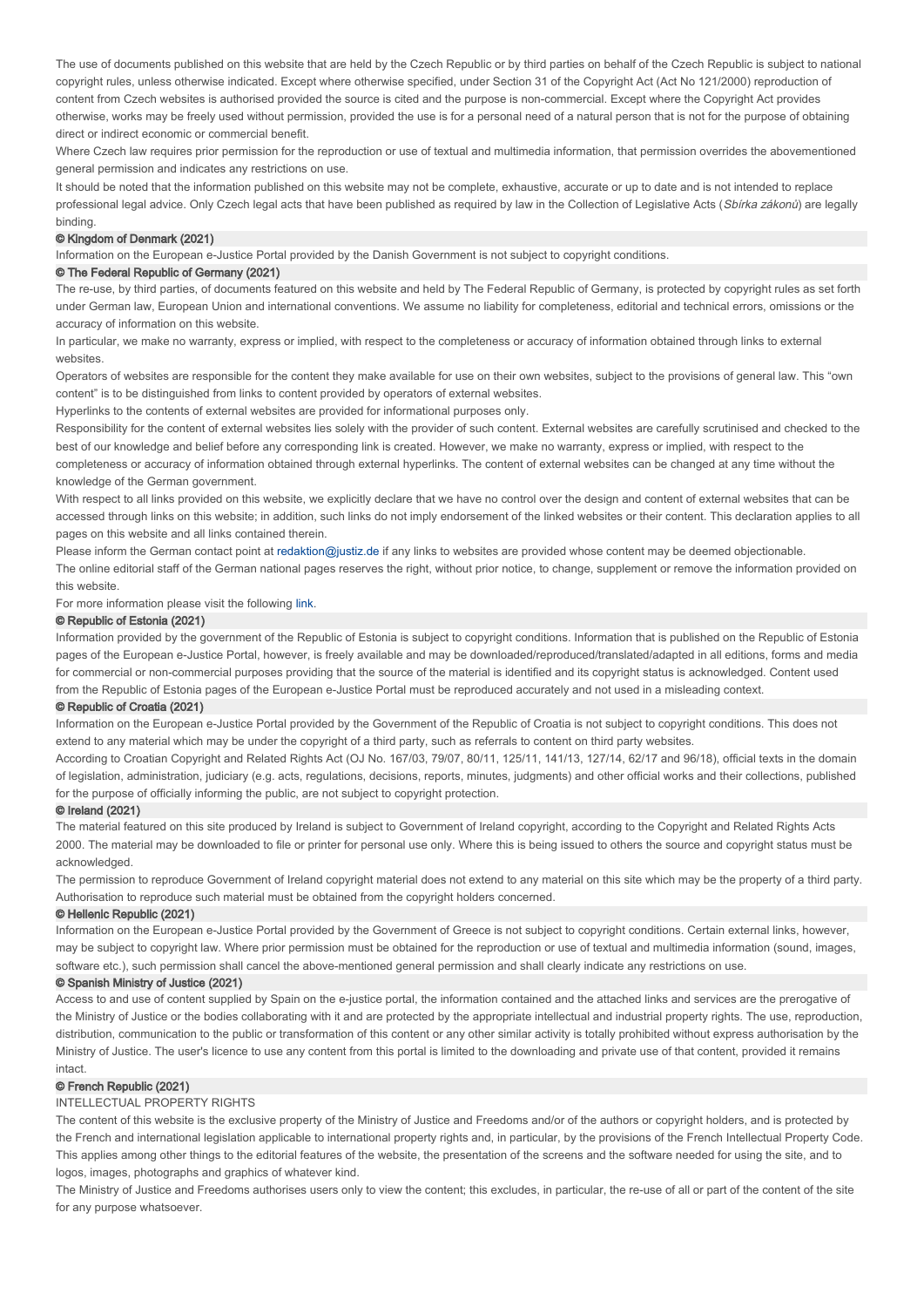Reproduction is authorised only in digital form, on the computer used for accessing the site, for the purpose of viewing the pages consulted by the user's navigation software.

Any total or partial representation of the website by any company whatsoever without the express authorisation of the Ministry of Justice and Freedoms is prohibited, and would constitute counterfeiting within the meaning of Articles L.335-2 et seq. of the French Intellectual Property Code.

#### The link to French Intellectual Property Code.

The chapter of the Code relating to criminal penalties can be accessed here.

#### © Italian Republic (2021)

The re-use of documents held by the Italian Ministry of Justice and other public Institutions or on their behalf by third entities featured on this website is subject to national copyright rules unless otherwise indicated.

Reproduction of content on Italian Ministry of Justice and other public Institutions' pages is authorised, provided the source is acknowledged, save where otherwise stated.

Where prior permission must be obtained for the reproduction or use of textual and multimedia information (sound, images, software, etc.), such permission shall cancel the above-mentioned general permission and shall clearly indicate any restrictions on use.

#### © Republic of Cyprus (2021)

The re-use of documents held by Cyprus or on their behalf by third entities featured on this website is subject to national copyright rules unless otherwise indicated. Reproduction of content on Cypriot pages is authorised, provided the source is acknowledged, save where otherwise stated. Where prior permission must be obtained for the reproduction or use of textual and multimedia information (sound, images, software etc.), such permission supersedes

the above-mentioned general permission and shall clearly indicate any restrictions on use.

## © Republic of Latvia (2021)

Information provided by the government of Latvia is public and is not subject to copyright conditions. In that respect, information that is published on the Latvian pages of the European e-Justice Portal is freely available and may be downloaded/reproduced/translated/adapted in all editions, forms and media for commercial or non-commercial purposes.

#### © Ministry of Justice of the Republic of Lithuania (2021)

Information provided by the Republic of Lithuania is protected by the Lithuanian Law on copyright and related rights and may be freely used provided the source is acknowledged.

#### © Grand Duchy of Luxembourg (2021)

Reproduction of the content and information presented in the Luxembourg pages and maintained by the Luxembourg State or other parties is, unless otherwise indicated, subject to Luxembourg law.

Unless specified otherwise, reproduction of the information contained in the Luxembourg pages is authorised for non-commercial purposes provided the source is expressly cited.

Where prior authorisation is required for reproducing or using text-based or multimedia information (sounds, images, software, etc.), that stipulation cancels the general authorisation, and will, if need be, indicate any restriction on use.

The Luxembourg State declines to accept any liability regarding the use of the information contained in the Luxembourg pages. It should be noted that the information published in these pages is not necessarily complete, exhaustive, exact or up to date. Should there be discrepancies between the texts published in these pages and the original documents, the original documents, as published in the Mémorial, are applicable.

The Luxembourg State's pages refer sometimes to pages maintained by other parties over which the Luxembourg State has no control and in respect of which it declines to accept any liability.

The Luxembourg State accepts no liability for any prejudice caused to the user's computer facility by the use of pages maintained by the Luxembourg State or others.

The Luxembourg State declines to accept any liability in the event of the service provided by these pages being suspended, even temporarily.

It is not the purpose of these disclaimers of liability to circumvent the requirements of the applicable legislation, or to exclude liability in cases in which it cannot be excluded under the aforesaid legislation.

# © Hungary (2021)

The re-use of documents held by Hungary or on its behalf by third entities featured on this website is subject to Hungarian copyright law unless otherwise indicated. Private and official reproduction of content on Hungary's pages is authorised, provided the source is indicated, save where otherwise stated. Any other use requires prior authorisation of the right-holder.

#### © Republic of Malta (2021)

#### Copyright/Authorisation to Reproduce

The Government of Malta, jointly with its Ministries and Departments, as well as the Authorities and website authors, are making an effort to maintain the reliability of the information contained in this website but cannot ensure that the information which is published on some of their websites or of external links is complete, actual and correct and therefore they insist that the information found therein should not be considered as correct and complete information about anv subiect. Neither the quality and continuous accessibility nor that there will not be interruptions caused by technical issues can be ensured. Therefore, they cannot accept responsibility for any prejudice, loss or damage that could be caused through the use of the information, since the information shown is intended solely as a general guide. The Government of Malta reserves the right to change, add or delete parts or whole pages, without specifically notifying about this, for an interim period.

The Government of Malta, jointly with its Ministries and Departments, as well as the Authorities and the authors of websites, do not provide quality control for external links. The inclusion of the name of any company or trader in the pages should not be understood as a recommendation of products and/or services provided by that company or trader.

These pages are not intended to offer legal advice. This remains the prerogative of the legal profession.

If you spot any information on this site which you think is incorrect or misleading, please e-mail the webmaster about it, or use the feedback form. The material on this website is covered by the provisions of the Copyright Act, of the Laws of Malta, the policies and the regulations and every international agreement which mentions the Government of Malta. The information on this website is available for personal use and for public use which is not commercial. Keeping these two purposes in mind, it may be reproduced for no charge or other need for authorisation from the Government of Malta, provided that the material which is reproduced is a true copy of the original and the Government of Malta is identified as its source. The material reproduced shall in no way be represented as the official version, not even as produced jointly with or with the consent of the Government of Malta.

#### © Kingdom of the Netherlands (2021)

Information made available to the public that is provided by the government of the Netherlands is not subject to copyright conditions unless this is stated. In that respect, the information that is published on the Dutch pages of the European e-Justice Portal is freely available and may be downloaded/reproduced